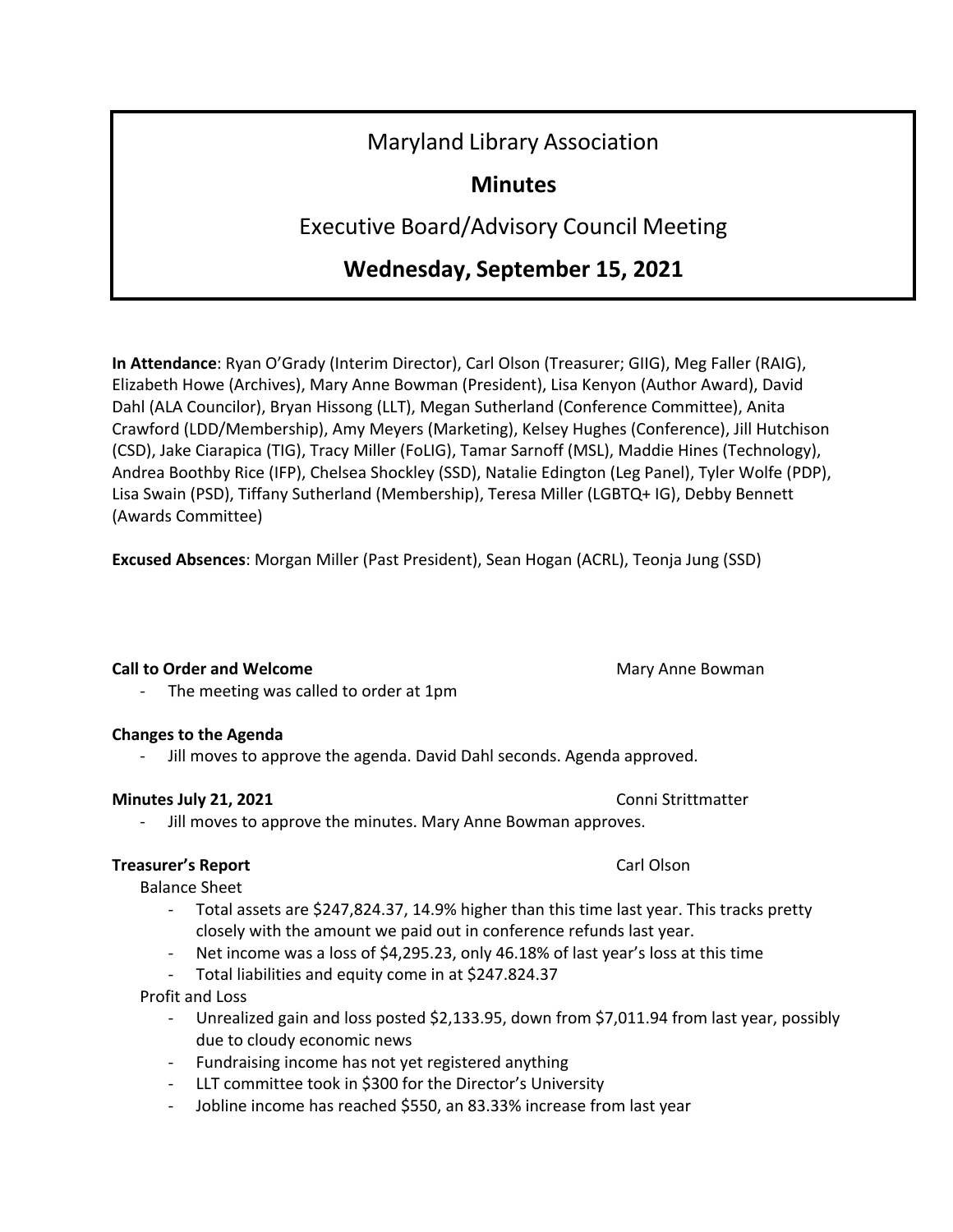- Membership dues of all kinds finished August at \$9,052 compared to \$11,637, down by 22.21%
- Group income was \$1,337.50 from CSD and Leadership Development, down 20.45% from August of 2020
- Total income was \$13,588.45, compared to \$20,027.22 last year
- Annual conference expenses registered \$580
- Bank and Credit Card fees registered \$357.27, up about 20% from the previous year
- Office expenses amounted to \$1,510.33, about 50% higher than the same time last year, owing to the headquarters reactivating
- Personnel expenses totaled \$13,125.64, down just under 19% from last year
- Professional fees are at \$2,300, paid to the auditor
- Total expenses arrived at \$17,927.69, down about 36% from last year
- Net operating income was a loss of \$4,339.24. We normally dip in the fall and hope to make it up during conference time

Budget vs. Actuals

- Unrealized gain and loss was \$2,133.95
- Annual conference income of \$165 is just under 1/10 of 1% of the budgeted figure
- LLT committee's \$300 income has reached 1% of the budget
- Jobline income is at just under 16% for the year
- Membership dues are at 10.69% of its budget goal
- Program income is at \$1,337.50, which is 5.35% of the target goal
- Total income is at \$13,588.45, or 3.71% of the annual goal
- Conference expenses are in at \$580, .5% of the budgeted figure
- Banking fees amounted to \$357.27, about 4.5% of the budgeted figure
- Scholarships, fundraising, and LLT have no expenses so far
- Office expenses are at \$1,510.33, just over 9% of the annual budgeted figure
- Personnel expenses finished August at \$13,125.64, just under 9% for the year
- Professional fees were at \$2,300, 32.86% of the budgeted figure
- Program expenses have not registered yet
- Total expenses are at \$17,927.69, just under 4.87% of the budget for the year
- Net income is a loss of \$4,295.23, which is 214.76% for the year. We have some ground to make up, but we are just getting started

Questions & Comments

- Megan Sutherland motions to approve the treasurer's report for audit
- Jill Hutchison seconds
- All in favor, no opposed. Motion passes

### **Old Business**

- 1. Executive Director Search Update
	- a. We have 22 applicants for the Executive Director search.
	- b. They have selected some applicants to do screening interviews before scheduling interviews in October
- 2. Bylaws: Affiliate Membership to the Black Caucus of ALA (BCALA)—Discussion and Vote
	- a. Michelle could not attend this meeting
	- b. The bylaws were sent out via email previously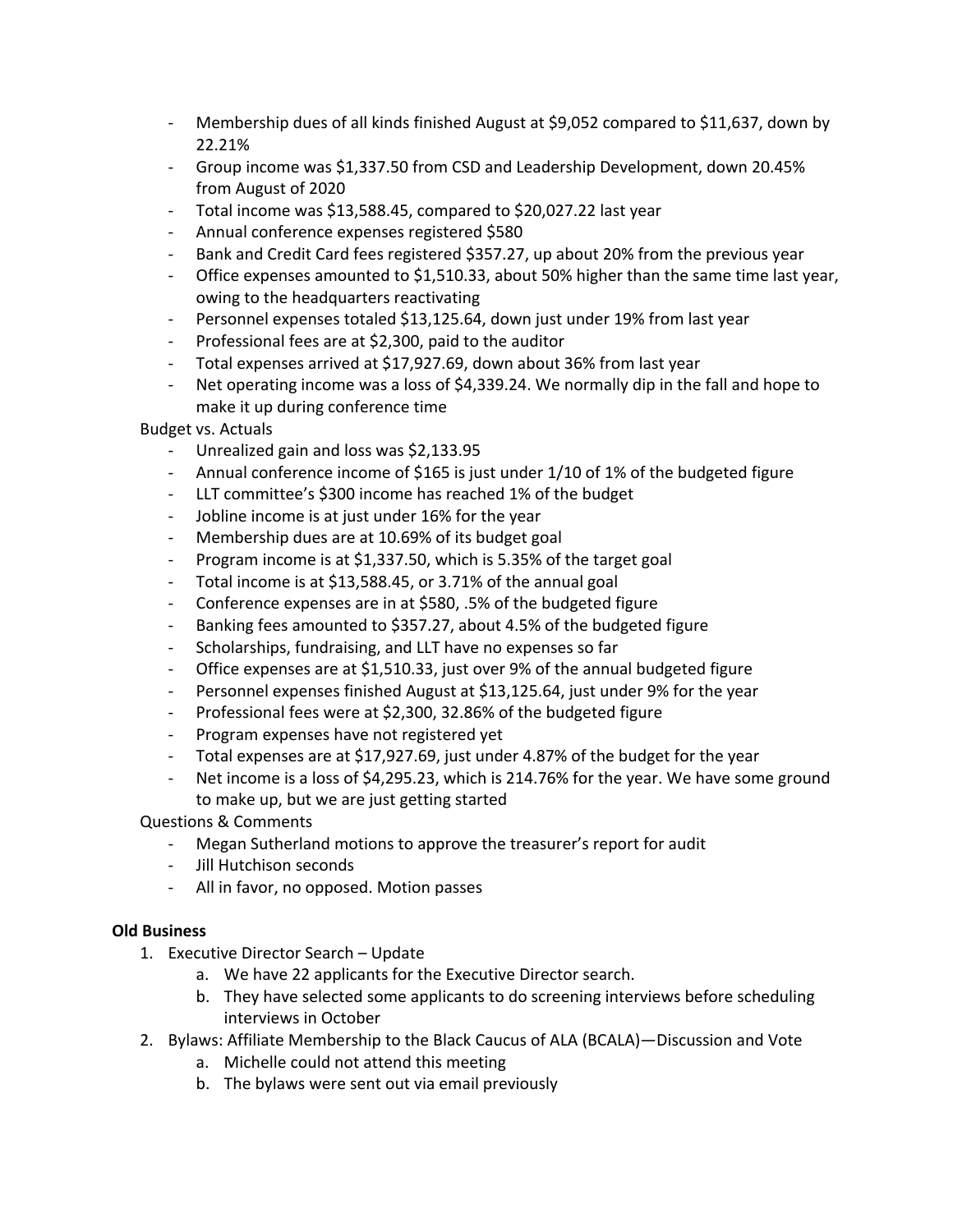- c. David Dahl points out that the bylaws refer to the "MLA Executive Committee" and suggests it needs to be changed to "Executive Board" for MLA
- d. Andrea Berstler notes that BCMLA can have an Executive Committee, but cannot have their own Executive Board
- e. The BCMLA bylaws refers to a BCMLA Executive Board and Executive Committee. The MLA Executive Board suggests we need to clarify that MLA can only have one Executive Board. It may be a simple as a point of clarification and a change in wording
- f. Mary Anne Bowman suggests we clarify with Michelle Hamiel prior to taking it to a vote. This will likely be an email vote

### **New Business**

- 1. Audited Financial Statement for MLA (year ended 6/30/21) from Weyrich Cronin & Sorra
	- a. We had our annual audit for MLA, which covered July  $1<sup>st</sup>$ , 2020 through June 30<sup>th</sup>, 2021
	- b. Kate, Carl, and Ryan worked with the auditors to provide all needed paperwork for the audit
	- c. The audit has come back clean with a few proposed corrections to the general ledger, which MLA has accepted and changed
	- d. In the past, these corrections may have been a few pages long, whereas this year there are only three total corrections suggested
	- e. Auditors made the following changes
		- i. Moved \$2,190 from Money Market to Long Term Reserves
		- ii. Moved \$430 from Scholarships to Organization Expense
		- iii. Moved \$60 from Scholarships to Retained Earnings
		- iv. Moved \$1,505 from Money Market to Long Term Reserves
		- v. Moved \$430 from Organization Expense to Reconciliation Discrepancies
	- f. The auditors also noted that
		- i. MLA's size and segregation of duties is insufficient
		- ii. MLA should continue reviewing the treasurer's report regularly
		- iii. There were uncleared transactions outstanding, likely due to issues related to the pandemic and mail
- 2. In-Person Site Visit and Meeting at Hyatt on November 17th
	- a. Ryan has been in contact with the Hyatt Regency in Cambridge
	- b. We still plan to have our conference in person in May
	- c. This is the day and time of the executive board meeting in November. Ryan would like to get feedback on the prospect of doing this meeting in person. Everyone agrees that in person with a hybrid option would work well

### **President's Report** Mary Anne Bowman

- Mary Anne attended the state library board orientation. The board meeting four times per year and the first meeting will be next week
- She attended MACO in Ocean City for her first time
- She continues to meet with Nay and Ryan regularly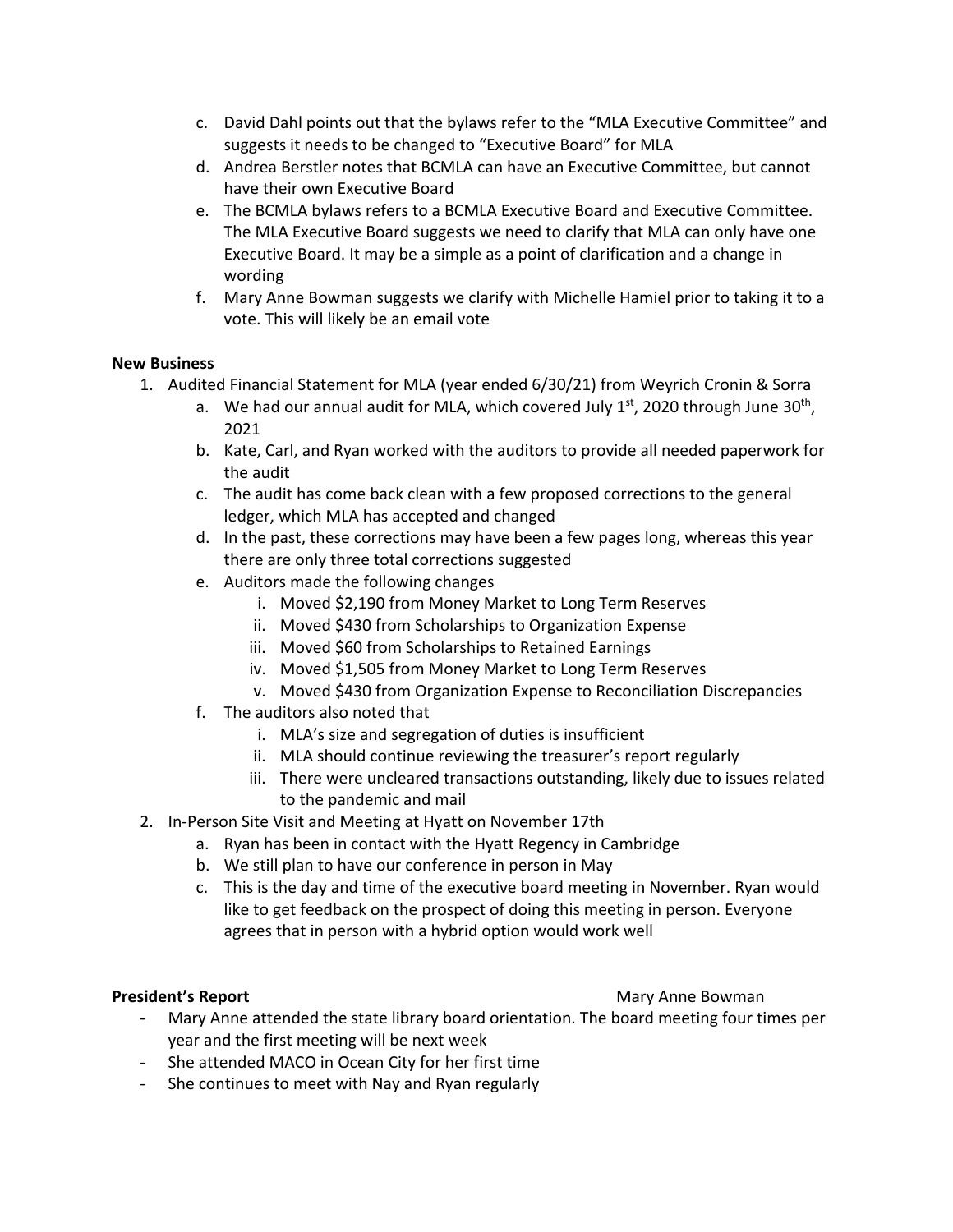#### **Vice President/President Elect Nay Keppler** Nay Keppler

- Nay met the ALA Chapter Leaders forum online
- She met with Anita and Beth from the membership committee to develop a five-year plan for membership
- Nay attended the marketing meeting to talk more about their duties for this year and moving forward
- Nay met with Jake and Kevin from TIG to get them oriented as new leaders in the organization
- Nay, Bryan, Nini, and Michelle discussed priorities for trainings like Everyone Leads, Executive University, and MLLI in 2023

#### **Interim Executive Director Ryan O'Grady** Ryan O'Grady

- Ryan attended MACO in August, Leg Panel, EDI Task Force meetings, and meetings about upcoming leadership programs and trainings
- Reminder that everyone has two weeks to submit their annual work plan to Conni
	- $\circ$  You do not need to submit regular unit reports since reporting at the meeting will suffice
	- $\circ$  The work plans are an important way to tie your unit's work to the strategic plan for MLA
- ALA legislative summit will be in October, 1-4:30pm on the 16th

### **ALA Councilor's Report** David Dahl

- For several year, ALA has been going through processes to transform their governance and how they operate. This effort is currently branded as "Transforming ALA Governance" or "TAG." More information will be discussed at Council meetings at the LibLearnX conference in January
	- $\circ$  The biggest concern for us is that our relationship with ALA continues to be strong and our voice is heard in the process as a chapter of ALA
- LibLearnX was more of a professional development focus rather than just meetings, which Midwinter was always more focused on. Chapter Leader meetings and forums are not specifically connected to LibLearnX
- ALA CORE division canceled their in person conference in October
- LibLearnX is still planned for January in San Antonio, TX. There has been some concern from ALA about holding a conference in Texas after recent legislation from that state around abortion
- The Chapter Relations Office check information this time of year from each chapter (MLA). Ryan has worked with David to get information to submit for this

#### **Legislative Update Andrea Berstler** Andrea Berstler

- 
- Leg panel had its first meeting for this legislative cycle last week to talk about initiatives expected to happen this year
- The cycle is January, February, and March for the state
- Major legislation for the state and the national level includes the two funding formulas we expect to bring to the state this year. One is a modification of the capital funding formula to better reflect needs of counties with lower income households like Alleghany and Garrett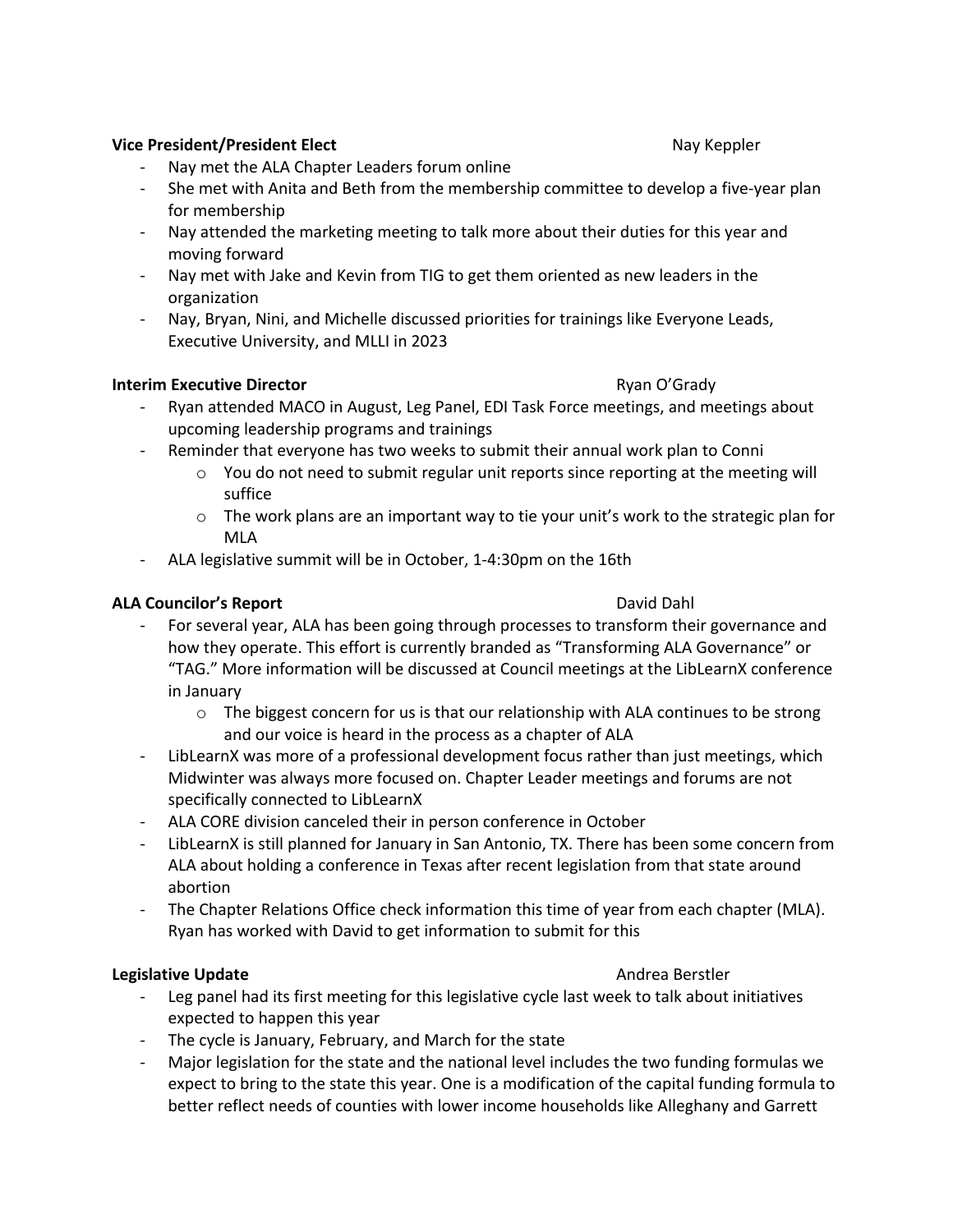- Library Legislative Day will likely be hybrid next year, with virtual and in person components.
- At the federal level, the Building America's Libraries act is the primary focus. There is currently no money in it now.
- Appropriations are currently taking place, but it's likely there will be no resolution to library funding by the end of the year.

# **Past President**  Morgan Miller

Morgan Miller was not able to attend this meeting

# **Conference Director's Report Megan Sutherland Megan Sutherland**

- Conference committee met earlier this morning
- Program proposals are being accepted through October 15<sup>th</sup> via a google form
- There are currently 30 proposals in and most look great
- We are in need of pre-conferences
- They are working on keynote speaker ideas right now
- They are finalizing a theme and graphic/look/feel as well
- The social committee is being run by Jenee Johnson and Lisa Allgeier and are looking for additional members. If you or anyone you know may be interested in helping, they meet on the second Wednesday on Zoom
- Jennifer Jones and Amy Miller Meyers are working on the website

# **Unit Leader Reports Unit Leaders**

- Tyler Wolfe (PDP) It's been quiet so far. Please remember that all divisions are responsible for at least one program throughout the year other than conference. Reach out to PDP if you need any help
- Andrea Boothby Rice (IFP) IFP met back in August to discuss vendor privacy issues. They are considering inviting Information Freedom Institute for a session at MLA. Banned Books Week is coming up and IFP will be hosting a trivia night.
- Sean Hogan (ACRL, via email) ACRL has submitted the work plan to Conni. They hope to increase participation from areas of the state not often included. They are working on a program about Open Education Resources. They plan to continue professional development during the second half of their monthly meetings. They may do a "podcast club." They also hope to sponsor at least one division social event and increase social media presence.
- Lisa Swain (PSD) PSD is planning some stand along programs on how to use platforms like Discord, Crowdcast, Zoom, etc. They would like to sponsor an "unconference" during the conference this year. They are trying to encourage more participation in PSD.
- Jill Hutchison (CSD) They continue to meet monthly via Blackboard and have seen higher attendance versus in person. They plan to continue this with 2-3 in person/hybrid meetings even after the pandemic is over. The Blue Crab committee is going strong with plans to announce winners in February. All are welcome to nominate books for this award. CSD has three programs outside of conference this year, including Black Eyed Susan programs and Kids Are Customers, Too in March in Owings Mills, MD. They hope to make that a hybrid event. Jill will reach out to Maddie Hines and the technology committee for this. They are looking for a few more speakers/session leaders for KAC, Too.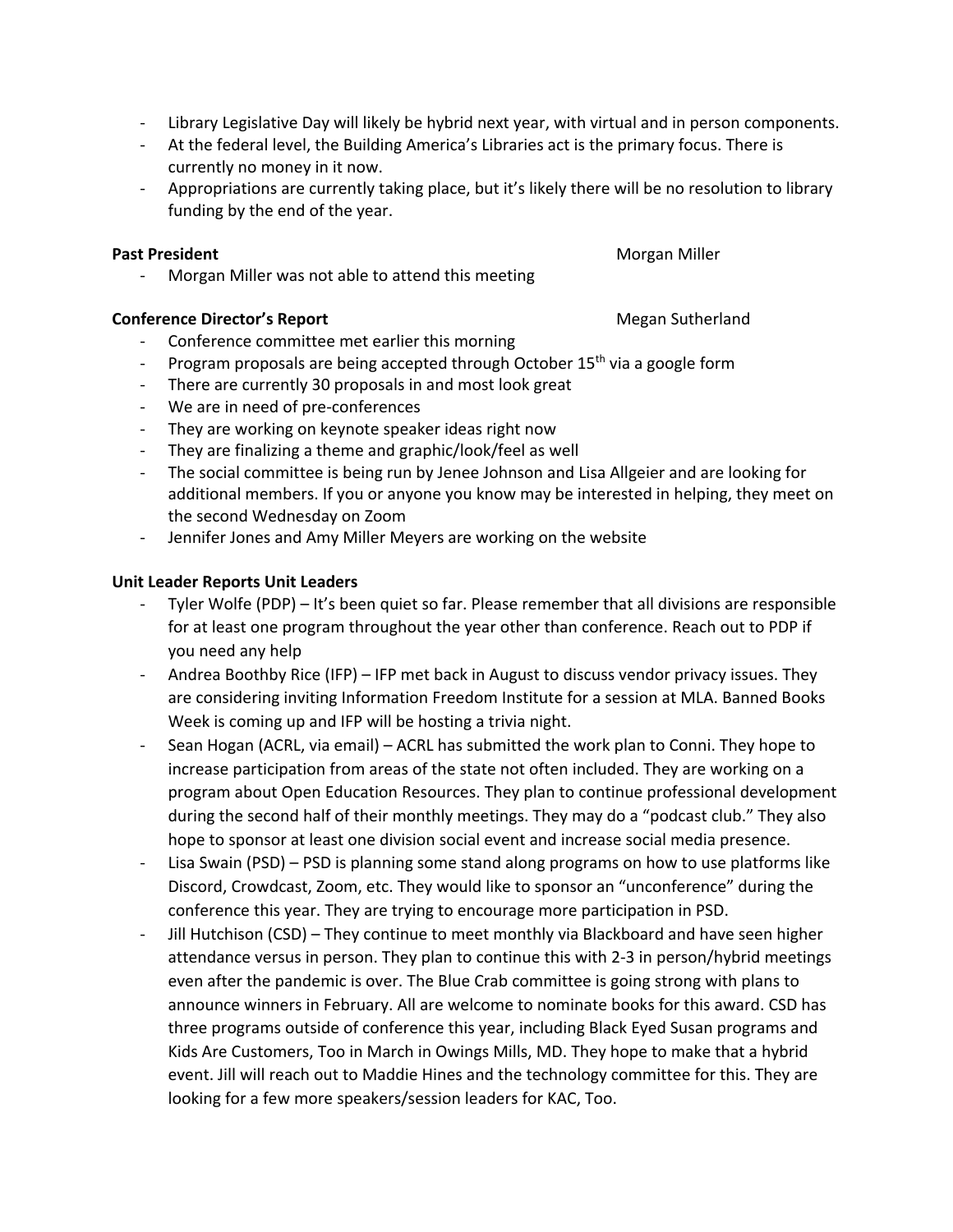- Chelsea Shockley (SSD) SSD hopes to present one standalone program during the FY. They have submitted programming ideas for MLA. They hope to increase their social media presence, which has already increased since July
- Anita Crawford (LDD) LDD does not currently have a president, so they have been working together to make everything happen. In September, they read Subtle Acts of Exclusion: How to Understand, Identify, and Stop Microaggressions by Tiffany Jana and Michael Baran. A panel of folks included in EDI work in their systems discussed what they are working on. One conversation centered on diversifying our profession and how to open the doors to people who may never have used libraries before. Thanks to Ryan and Kate, Leading with Anxiety has been rescheduled as a virtual training
- Anita Crawford (Membership) Right now, Membership is working with Nay and Beth Hiltebridle to figure out the best pathway forward for decreasing barriers to membership and improved membership orientation. They are working on a five-year plan for these goals
- Tamar Sarnoff (MSL) They have combined the MLA conference awards with the staff development awards. This will streamline the process for everyone, they hope. MSL has distributed around \$3 million via ARPA and will be writing a press release shortly. There are some small groups and task forces running related to the ARPA grants including Library Boards and Their Roles, Mobile Units, and Tuition Reimbursement. The latter group has shifted its focus to also be on recruitment and retention with an EDI lens. This may result in a job fair or mentoring opportunities. Library for the Blind and Print Disabled still continues to have issues with mail delivery, which has been a huge obstacle to their service. Thanks to all who have reached out to officials to hear the need for this issue to be fixed.
- Elizabeth Howe (Archives) In mid-July, Elizabeth contact our representative at University of Maryland who wrote back that not all services have resumed at the university. She reached back out this month to create a plan moving forward. Please send Elizabeth meeting minutes from your unit.
- CRAB Articles for the CRAB are due tomorrow
- Debby Bennett (Awards Committee) Awards Committee starts getting to work in October and November to collect nominations for awards.
- Lisa Kenyon (Author Awards) The committee has selected a winner and a couple of backups in case the winner can't make it to the conference. Because there are so many poets who are from, live in, or write about Maryland, there are many great choices
- Conni Strittmatter (Bylaws)
- Bryan Hissong (LLT) The priority for the next few years will be Everybody Leads, Executive University, and MLLI. There was a two part Executive University training on adapting leadership styles to the new normal held recently. In October, there will be another session on EDI for Executive University.
- Maddie Hines (Technology) The committee is working on recruitment at this time. They meet next October 4<sup>th</sup> to discuss process improvement for AV/Tech at the conference. All members will get training on conference software. They will be working on plans for the direction of the committee over the next couple of years.